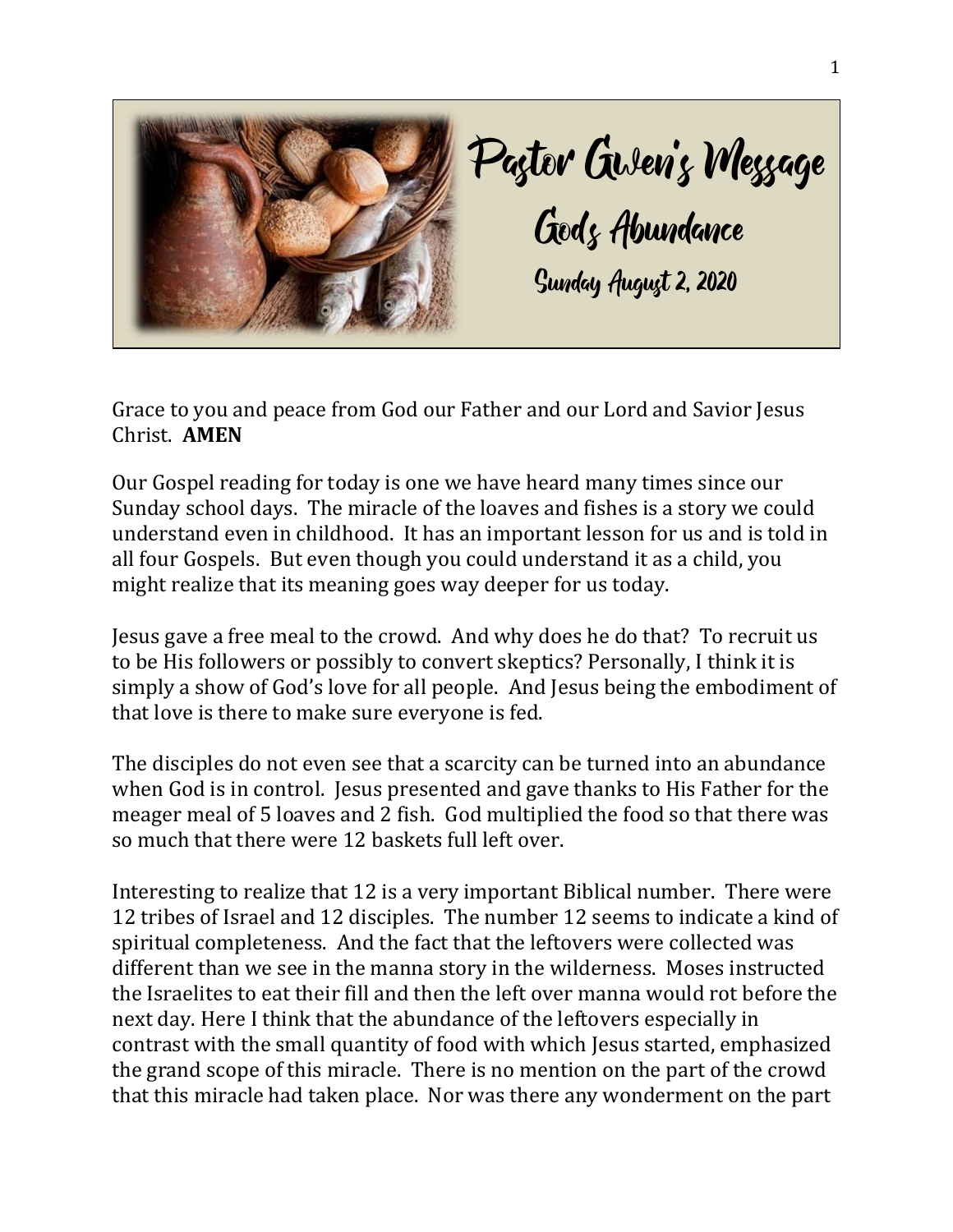of the disciples even though they realized that Jesus multiplied the little bit of food that they brought to him.

Also, did you ever think of the fact that Jesus took the bread, blessed and broke it and give it out. He gave only the loaves, not the fish to the great crowd. A Eucharistic meal perhaps? Certainly seems to have all the characteristics of the feast we will celebrate in just a few minutes. Our Holy Communion is a miracle as well.

Another interesting thing in this miracle story is that Jesus uses his disciples to share the meal. Remember they wanted to send the people away to find food elsewhere. But Jesus multiplies the 5 loaves and then gives it to them to deliver. Jesus transformed the disciples from skeptics to sacramental servants. This miracle is truly a teaching moment for the disciples and for us. We too should be sharing what God has given us with others. Yes, we get fed ourselves but then it is our call to share God's love with our neighbors.

Do you all know who Matt Damon is? He is an actor, screen play writer and director, that is probably at least to me, best know for playing the character Jason Bourne in the Bourne trilogy. It was a series of movies that starred Matt Damon as the title character that lost his memory and does not know who he is or what he has done. But Damon has done many other projects in Hollywood and is always a box office smash and one of the highest grossing actors of all time.

Because of his work on and off the silver screen, Matt Damon is in the spotlight quite often. Not only has Damon made his name on the Hollywood walk of fame but one of the best things he has done is to create and work with the H20 Africa Foundation. In 2006 when he was in Africa producing and narrating a documentary called "Running the Sahara", he notice the need for clean water. Everywhere he went in Africa, he observed a thirst for clean drinking water. And so seeing the need, he and his production team created a charity to accompany their filmmaking expedition in Africa. The charity is still doing good work today to help people get the clean drinking water that was so scarce. And Damon has gone on to work as a spokesman for Feeding America and to work with other programs that provide for people in need.

Matt Damon saw, he was touched by the need, the scarcity of water or the scarcity of food and did something about it. Not everyone that is touched by such a need can do great things about it. Celebrities often times have more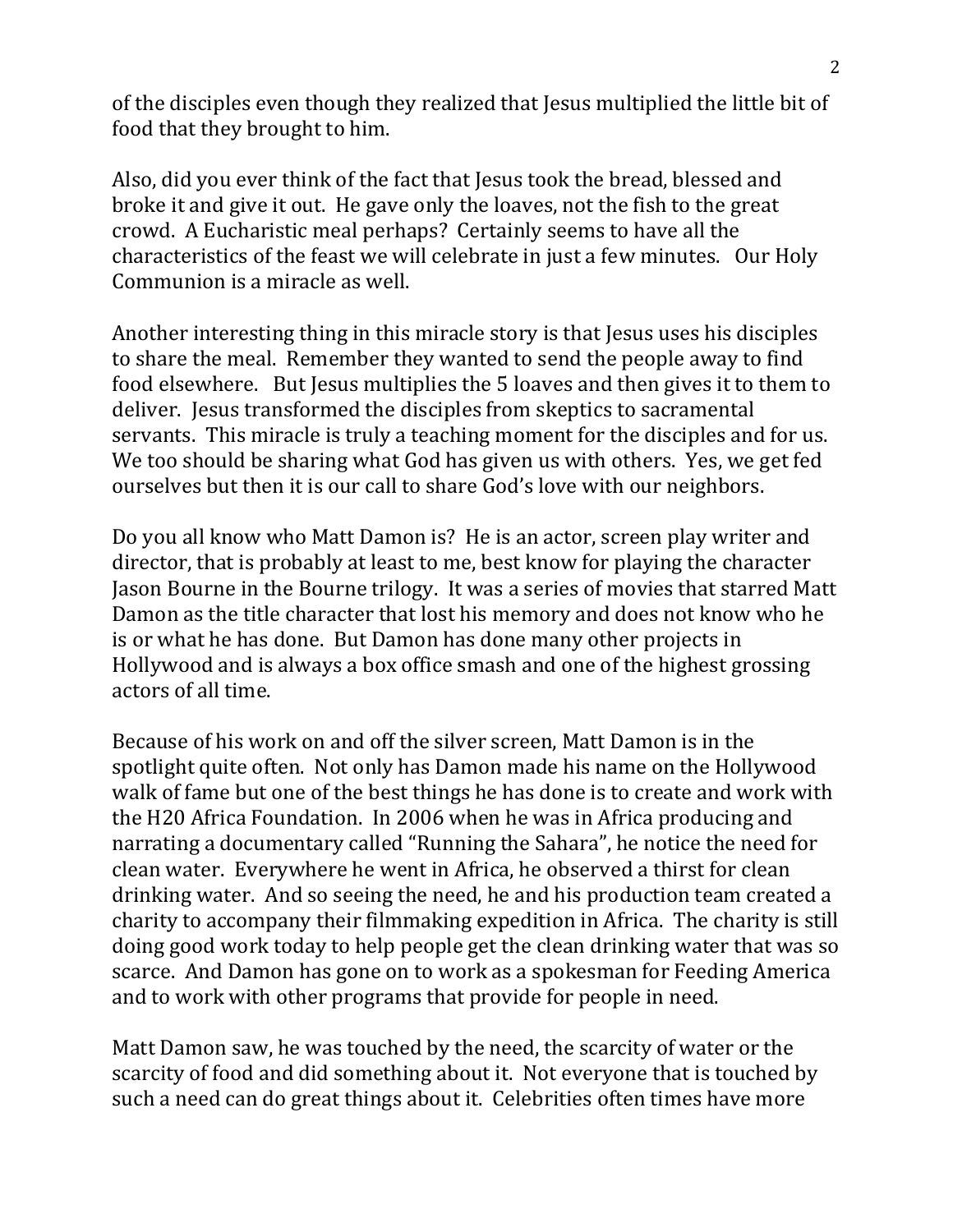power than we do to fix someone else's problems, to create abundance out of scarcity.

Several of our women come to the Lord's Cupboard on Wednesdays at noon to lend a hand to those who are food insecure in our community. They pack bags of food to be sent to the homes of school children whose parents are having trouble providing nutritious meals for their children during this tough time. So because food is scarce in homes, we can do a small part in helping to provide food, especially for the children. In our great country of such abundance, there should never be a child that goes to bed hungry!

So folks, I am here to tell you that there is such a thing as a free lunch. I know I grew up in a household where that cliché was used often to instill in me and my sister that we had to work for everything we got. But, there was a free lunch that day for the crowd of over 5000 people. There is still free lunch today available even in Park Falls to those who need it. And the greatest meal that is free to us was bought and paid for with the blood of Jesus. Our Savior died a horrible death on a cross, was buried and rose again to give us forgiveness, abundant life and eternal life. Talk about an awesome free meal with gifts galore.

I will never forget our Free Brat day with the St Olaf outreach committee. We decided that we were going to offer free brats to the community so we put up signs around town. The local gas station allowed us to put a tent up in their parking lot and we threw out a big sign saying FREE Brats. We had dozens and dozens of brats the congregation donated. All we had to do was cook them and then keep them warm. One of the gals got donations of buns and condiments.

It was an amazing experience, amazing to see how shy people were to come to the tent to get a Free brat. And when they did come almost every single person asked how much. Well, free is free. We did not even have a donation box. We simply said we were from St Olaf Lutheran Church and wanted to share the love of God with anyone who wanted to eat a brat. People were suspicious. Something for nothing with no strings attached. There is Free lunch if you look for it.

Today, we will celebrate a meal together at the table of our Lord Jesus Christ. He sees our need, has compassion on us and has prepared for us a banquet of his body and blood that is abundantly available and free for all. There is no charge. We only need to come to the table believing in Jesus and believing in